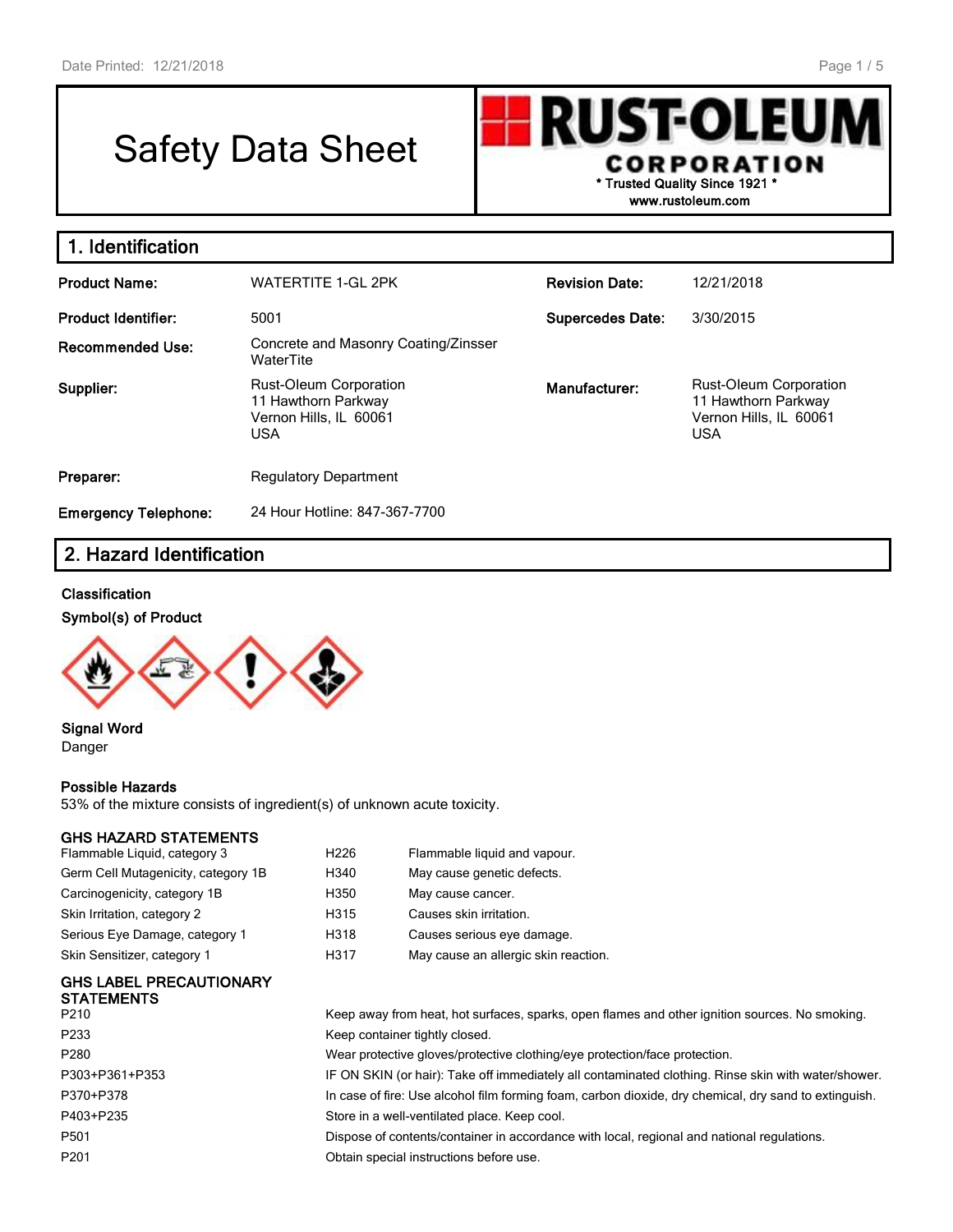| Date Printed: 12/21/2018 |  |
|--------------------------|--|
|--------------------------|--|

| P308+P313                                       | IF exposed or concerned: Get medical advice/attention.                                                                              |
|-------------------------------------------------|-------------------------------------------------------------------------------------------------------------------------------------|
| P405                                            | Store locked up.                                                                                                                    |
| P264                                            | Wash hands thoroughly after handling.                                                                                               |
| P302+P352                                       | IF ON SKIN: Wash with plenty of soap and water.                                                                                     |
| P321                                            | For specific treatment see label                                                                                                    |
| P332+P313                                       | If skin irritation occurs: Get medical advice/attention.                                                                            |
| P362+P364                                       | Take off contaminated clothing and wash it before reuse.                                                                            |
| P305+P351+P338                                  | IF IN EYES: Rinse cautiously with water for several minutes. Remove contact lenses, if present and<br>easy to do. Continue rinsing. |
| P310                                            | If exposed immediately call a POISON CENTER or doctor/physician.                                                                    |
| P261                                            | Avoid breathing dust/fume/gas/mist/vapors/spray.                                                                                    |
| P272                                            | Contaminated work clothing should not be allowed out of the workplace.                                                              |
| P333+P313                                       | If skin irritation or rash occurs: Get medical advice/attention.                                                                    |
| <b>GHS SDS PRECAUTIONARY STATEMENTS</b><br>P240 | Ground/bond container and receiving equipment.                                                                                      |
| P241                                            | Use explosion-proof electrical/ventilating/lighting/equipment.                                                                      |
| P242                                            | Use only non-sparking tools.                                                                                                        |
| P243                                            | Take precautionary measures against static discharge.                                                                               |
| P363                                            | Wash contaminated clothing before reuse.                                                                                            |
|                                                 |                                                                                                                                     |

## **3. Composition / Information On Ingredients**

#### **HAZARDOUS SUBSTANCES**

| <b>Chemical Name</b>                          | CAS-No.    | <u>Wt.%</u><br>Range | <b>GHS Symbols</b> | <b>GHS Statements</b> |
|-----------------------------------------------|------------|----------------------|--------------------|-----------------------|
| Naphtha, Hydrotreated Heavy                   | 64742-48-9 | $25 - 50$            | GHS08              | H304-340-350          |
| <b>Portland Cement</b>                        | 65997-15-1 | $10 - 25$            | GHS05-GHS07        | H315-317-318-335      |
| <b>Titanium Dioxide</b>                       | 13463-67-7 | $2.5 - 10$           | Not Available      | Not Available         |
| 2,2,4-Trimethyl-1,3-Pentanediol Diisobutyrate | 6846-50-0  | $0.1 - 1.0$          | GHS06              | H <sub>331</sub>      |
| Crystalline Silica / Quartz                   | 14808-60-7 | $0.1 - 1.0$          | Not Available      | Not Available         |

## **4. First-Aid Measures**

**FIRST AID - EYE CONTACT:** Immediately flush eyes with plenty of water for at least 15 minutes holding eyelids open. Get medical attention. Do NOT allow rubbing of eyes or keeping eyes closed.

**FIRST AID - SKIN CONTACT:** Wash skin with soap and water. Remove contaminated clothing. Get medical attention if irritation develops or persists.

**FIRST AID - INHALATION:** Remove to fresh air. If not breathing, give artificial respiration. If breathing is difficult, give oxygen. Get immediate medical attention. Do NOT use mouth-to-mouth resuscitation. If you experience difficulty in breathing, leave the area to obtain fresh air. If continued difficulty is experienced, get medical assistance immediately.

**FIRST AID - INGESTION:** If swallowed, get medical attention.

## **5. Fire-Fighting Measures**

**EXTINGUISHING MEDIA:** Alcohol Film Forming Foam, Carbon Dioxide, Dry Chemical, Water Fog

**UNUSUAL FIRE AND EXPLOSION HAZARDS:** No unusual fire or explosion hazards noted. Closed containers may explode when exposed to extreme heat due to buildup of steam. Keep containers tightly closed. Combustible liquid and vapor.

**SPECIAL FIREFIGHTING PROCEDURES:** Evacuate area and fight fire from a safe distance. Use water spray to keep fireexposed containers cool. Containers may explode when heated.

**Special Fire and Explosion Hazard (Combustible Dust):** No Information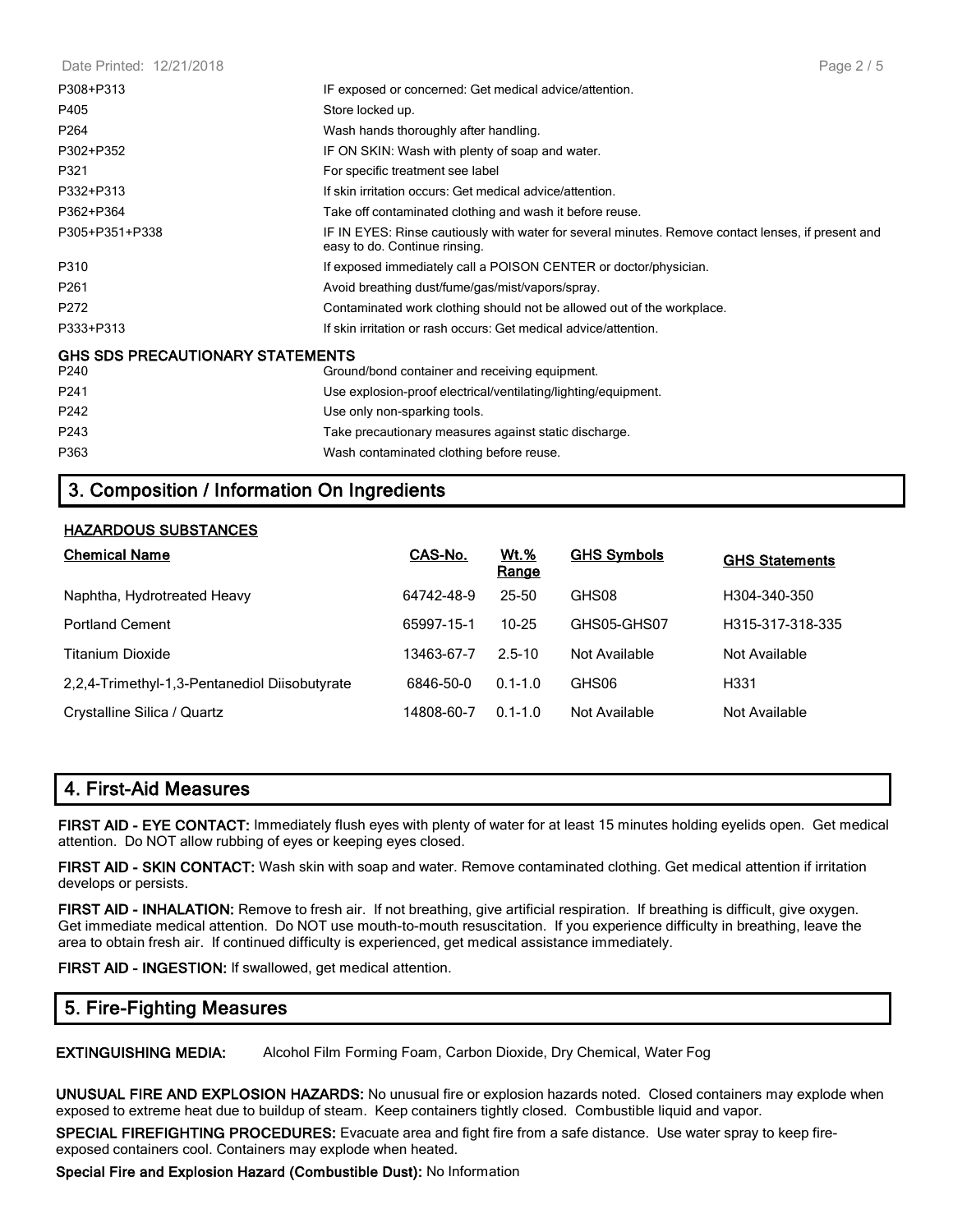## **6. Accidental Release Measures**

**STEPS TO BE TAKEN IF MATERIAL IS RELEASED OR SPILLED:** Dispose of according to local, state (provincial) and federal regulations. Do not incinerate closed containers. Remove all sources of ignition, ventilate area and remove with inert absorbent and non-sparking tools.

# **7. Handling and Storage**

**HANDLING:** Wash thoroughly after handling. Wash hands before eating. Remove contaminated clothing and launder before reuse. Use only with adequate ventilation. Follow all SDS and label precautions even after container is emptied because it may retain product residues. Avoid breathing fumes, vapors, or mist. Avoid contact with eyes, skin and clothing.

**STORAGE:** Store in a dry, well ventilated place. Keep container tightly closed when not in use. Keep containers tightly closed. Isolate from heat, electrical equipment, sparks and open flame. Avoid excess heat.

**Advice on Safe Handling of Combustible Dust:** No Information

# **8. Exposure Controls / Personal Protection**

| <b>Chemical Name</b>                             | CAS-No.    | Weight %<br><b>Less Than</b> | <b>ACGIH TLV-</b><br>TWA | <b>ACGIH TLV-</b><br><b>STEL</b> | <b>OSHA PEL-TWA</b> | <b>OSHA PEL-</b><br><b>CEILING</b> |
|--------------------------------------------------|------------|------------------------------|--------------------------|----------------------------------|---------------------|------------------------------------|
| Naphtha, Hydrotreated Heavy                      | 64742-48-9 | 30.0                         | N.E.                     | N.E.                             | N.E.                | N.E.                               |
| <b>Portland Cement</b>                           | 65997-15-1 | 20.0                         | mg/m3                    | N.E.                             | $15 \text{ mg/m}$   | N.E.                               |
| <b>Titanium Dioxide</b>                          | 13463-67-7 | 10.0                         | $10 \text{ mg/m}$        | N.E.                             | $15 \text{ mg/m}$   | N.E.                               |
| 2,2,4-Trimethyl-1,3-Pentanediol<br>Diisobutyrate | 6846-50-0  | 1.0                          | N.E.                     | N.E.                             | N.E.                | N.E.                               |
| Crystalline Silica / Quartz                      | 14808-60-7 | 1.0                          | $0.025$ mg/m $3$         | N.E.                             | $50 \mu g/m3$       | N.E.                               |

## **PERSONAL PROTECTION**

**ENGINEERING CONTROLS:** Use process enclosures, local exhaust ventilation, or other engineering controls to control airborne levels below recommended exposure limits. Prevent build-up of vapors by opening all doors and windows to achieve crossventilation.

**RESPIRATORY PROTECTION:** A respiratory protection program that meets OSHA 1910.134 and ANSI Z88.2 requirements must be followed whenever workplace conditions warrant a respirator's use.

**SKIN PROTECTION:** Use gloves to prevent prolonged skin contact. Nitrile or Neoprene gloves may afford adequate skin protection.

**EYE PROTECTION:** Use safety eyewear designed to protect against splash of liquids.

**OTHER PROTECTIVE EQUIPMENT:** Refer to safety supervisor or industrial hygienist for further guidance regarding types of personal protective equipment and their applications.

**HYGIENIC PRACTICES:** Wash thoroughly with soap and water before eating, drinking or smoking. Remove contaminated clothing immediately and launder before reuse.

**Engineering Measures for Combustible Dust:** No Information

## **9. Physical and Chemical Properties**

| Appearance:                 | Liguid                     | <b>Physical State:</b>           | Liguid      |  |
|-----------------------------|----------------------------|----------------------------------|-------------|--|
| Odor:                       | Solvent Like               | <b>Odor Threshold:</b>           | N.E.        |  |
| <b>Relative Density:</b>    | 1.504                      | pH:                              | N.A.        |  |
| Freeze Point, °C:           | N.D.                       | <b>Viscosity:</b>                | N.D.        |  |
| <b>Solubility in Water:</b> | Negligible                 | <b>Partition Coefficient, n-</b> |             |  |
| Decompostion Temp., °C:     | N.D.                       | octanol/water:                   | N.D.        |  |
| Boiling Range, °C:          | 155 - 1.000                | <b>Explosive Limits, vol%:</b>   | $0.7 - 5.6$ |  |
| <b>Flammability:</b>        | <b>Supports Combustion</b> | Flash Point, °C:                 | 43          |  |
| <b>Evaporation Rate:</b>    | Slower than Ether          | Auto-ignition Temp., °C:         | N.D.        |  |
| <b>Vapor Density:</b>       | Heavier than Air           | Vapor Pressure:                  | N.D.        |  |
|                             |                            |                                  |             |  |

(See "Other information" Section for abbreviation legend)

## **10. Stability and Reactivity**

**CONDITIONS TO AVOID:** Avoid contact with strong acid and strong bases.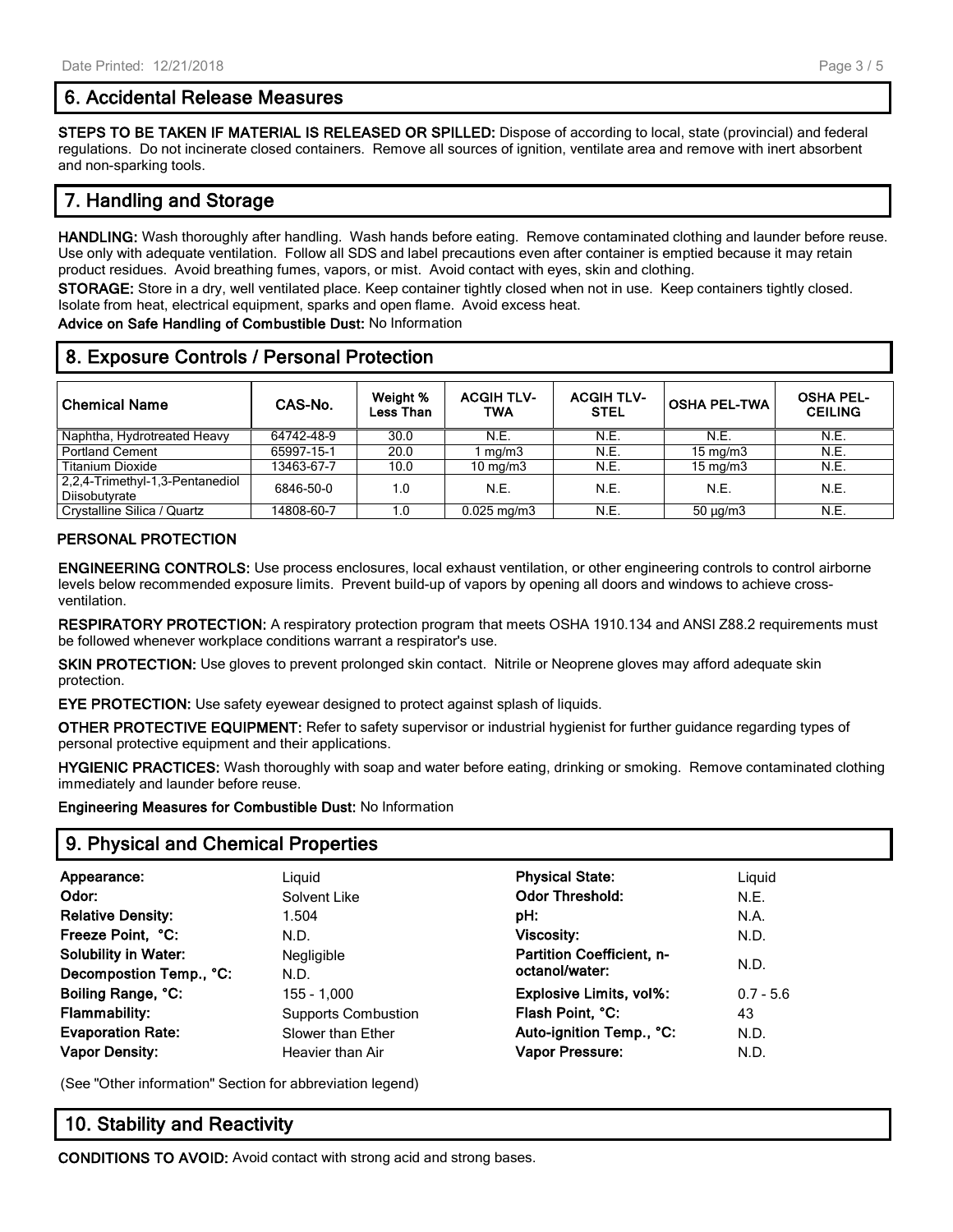**INCOMPATIBILITY:** Avoid contact with water. Incompatible with strong oxidizing agents, strong acids and strong alkalies.

**HAZARDOUS DECOMPOSITION:** When heated to decomposition, it emits acrid smoke and irritating fumes. Contains solvents which may form carbon monoxide, carbon dioxide, and formaldehyde.

**HAZARDOUS POLYMERIZATION:** Will not occur under normal conditions.

**STABILITY:** This product is stable under normal storage conditions.

## **11. Toxicological Information**

**EFFECTS OF OVEREXPOSURE - EYE CONTACT:** May cause eye irritation. Substance causes moderate eye irritation.

**EFFECTS OF OVEREXPOSURE - SKIN CONTACT:** May cause severe irritation. May cause dryness, cracking, irritation, and chemical burns. May produce cement dermatitis due to primary irritation from alkaline, hygroscopic, and abrasive properties. Substance may cause slight skin irritation.

**EFFECTS OF OVEREXPOSURE - INHALATION:** High gas, vapor, mist or dust concentrations may be harmful if inhaled. Avoid breathing fumes, spray, vapors, or mist. High vapor concentrations are irritating to the eyes, nose, throat and lungs. Prolonged or excessive inhalation may cause respiratory tract irritation.

**EFFECTS OF OVEREXPOSURE - INGESTION:** Irritating to the nose, throat and respiratory tract. Harmful if swallowed.

**EFFECTS OF OVEREXPOSURE - CHRONIC HAZARDS:** Contains Titanium Dioxide. Titanium Dioxide is listed as a Group 2B-"Possibly carcinogenic to humans" by IARC. No significant exposure to Titanium Dioxide is thought to occur during the use of products in which Titanium Dioxide is bound to other materials, such as in paints during brush application or drying. Risk of overexposure depends on duration and level of exposure to dust from repeated sanding of surfaces or spray mist and the actual concentration of Titanium Dioxide in the formula. (Ref: IARC Monograph, Vol. 93, 2010)Reports have associated repeated and prolonged occupational overexposure to solvents with permanent brain and nervous system damage.

**PRIMARY ROUTE(S) OF ENTRY:** Eye Contact, Ingestion, Inhalation, Skin Absorption, Skin Contact

### **ACUTE TOXICITY VALUES**

#### **The acute effects of this product have not been tested. Data on individual components are tabulated below:**

| CAS-No.    | <b>Chemical Name</b>                          | Oral LD50        | <b>Dermal LD50</b> | Vapor LC50         |
|------------|-----------------------------------------------|------------------|--------------------|--------------------|
| 64742-48-9 | Naphtha, Hydrotreated Heavy                   | >6000 mg/kg Rat  | >3160 mg/kg Rabbit | N.E.               |
| 13463-67-7 | Titanium Dioxide                              | >10000 mg/kg Rat | 2500 mg/kg         | N.E.               |
| 6846-50-0  | 2,2,4-Trimethyl-1,3-Pentanediol Diisobutyrate | >3200 mg/kg Rat  | N.E.               | $>5.3$ mg/L Rat    |
| 14808-60-7 | Crystalline Silica / Quartz                   | 5500 mg/kg Rat   | 5500               | $100 \text{ mg/L}$ |

N.E. - Not Established

## **12. Ecological Information**

**ECOLOGICAL INFORMATION:** Product is a mixture of listed components.

## **13. Disposal Information**

**DISPOSAL INFORMATION:** Dispose of material in accordance to local, state, and federal regulations and ordinances. Do not allow to enter waterways, wastewater, soil, storm drains or sewer systems. Do not incinerate closed containers.

# **14. Transport Information**

|                              | Domestic (USDOT) | <b>International (IMDG)</b> | Air (IATA)  | <b>TDG (Canada)</b> |
|------------------------------|------------------|-----------------------------|-------------|---------------------|
| <b>UN Number:</b>            | N.A.             | 1263                        | 1263        | N.A.                |
|                              |                  |                             |             |                     |
|                              |                  |                             |             |                     |
| <b>Proper Shipping Name:</b> | Not Regulated    | Paint                       | Paint       | Not Regulated       |
|                              |                  |                             |             |                     |
| <b>Hazard Class:</b>         | N.A.             | 3                           | 3           | N.A.                |
| <b>Packing Group:</b>        | N.A.             | Ш                           | Ш           | N.A.                |
| <b>Limited Quantity:</b>     | No               | Yes, >5L No                 | Yes, >5L No | No                  |
|                              |                  |                             |             |                     |

| 15. Regulatory Information |  |
|----------------------------|--|
|----------------------------|--|